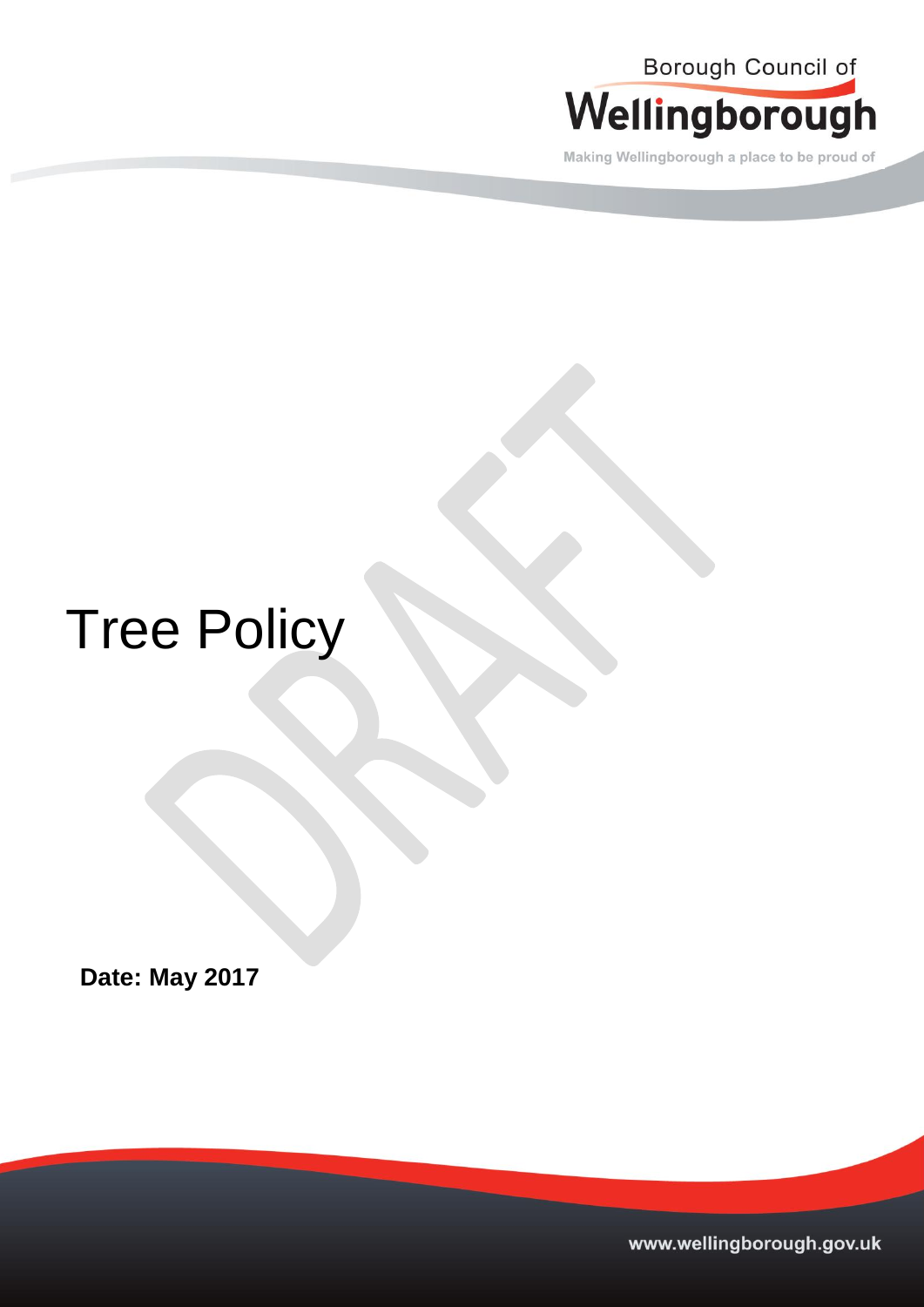### **Contents**

- 1. Tree policy statement
- 2. Introduction
- 3. The Borough Council of Wellingborough's estate
- 4. Tree surveys and inspections
- 5. Tree works
- 6. Tree planting
- 7. Trees on development sites
- 8. Tree Preservation Orders
- 9. Conservation Areas
- 10. High hedges
- 11. Privately owned trees
- 12. Emergencies
- 13. Appendices Appendix 1 - publications Appendix 2 - contacts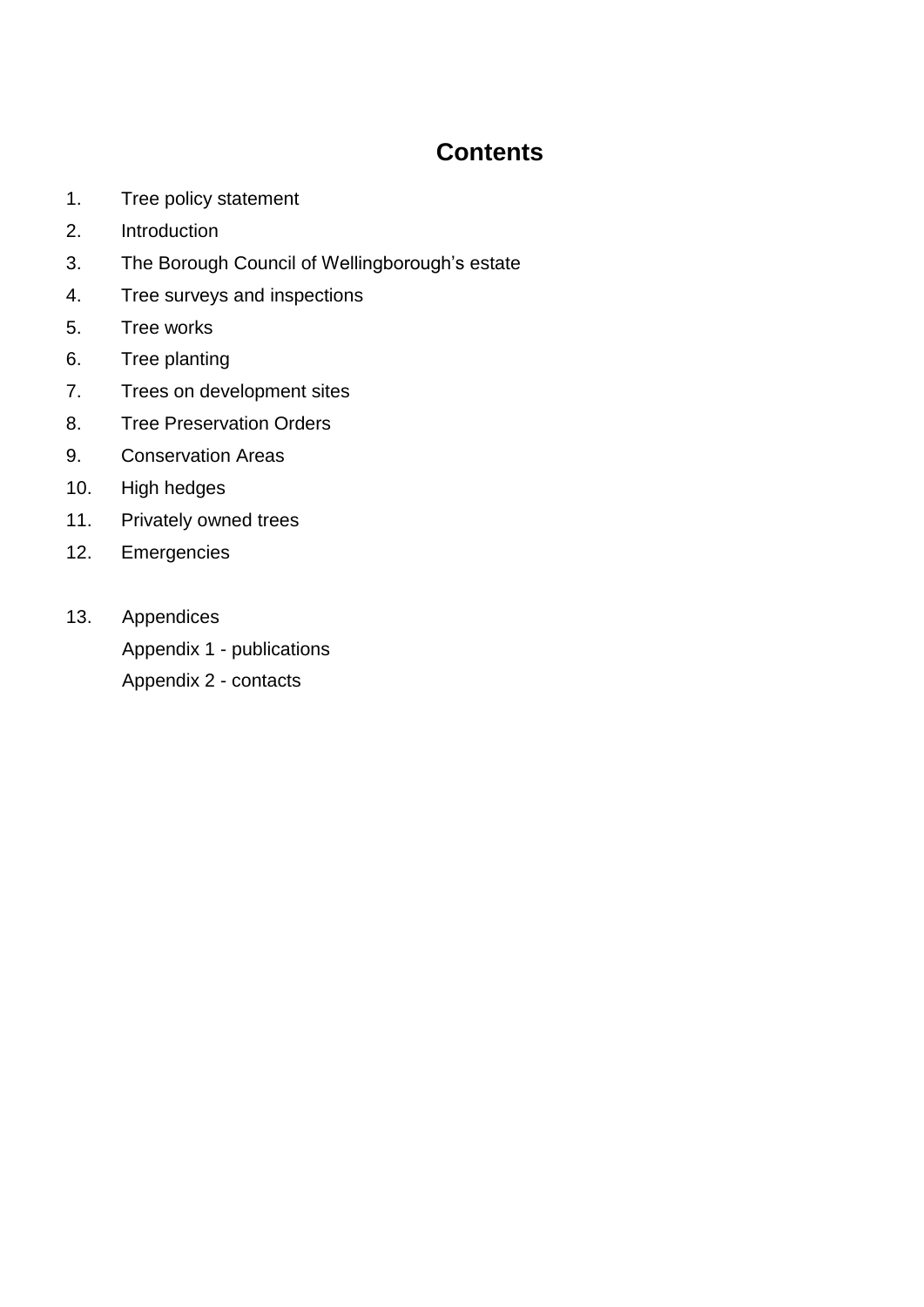## **1. Tree policy statement**

- 1.1 The Borough Council of Wellingborough as a tree owner, has a direct responsibility to ensure that its trees do not pose a danger to the public or property. To address this risk the council has produced this Tree Policy.
- 1.2 The policy intends that:
	- An overall assessment is made to identify high, medium and low use tree zones
	- A system of tree inspections is in operation in relation to risk
	- A record of trees and inspections is retained
	- Systems and processes are identified that control and mitigate risks as identified from inspections.
	- Competent officers are employed to carry out inspections
- 1.3 Operation of this policy will enable the council to mitigate tree risks to as low a level as is reasonably practicable whilst at the same time addressing concerns raised by the community.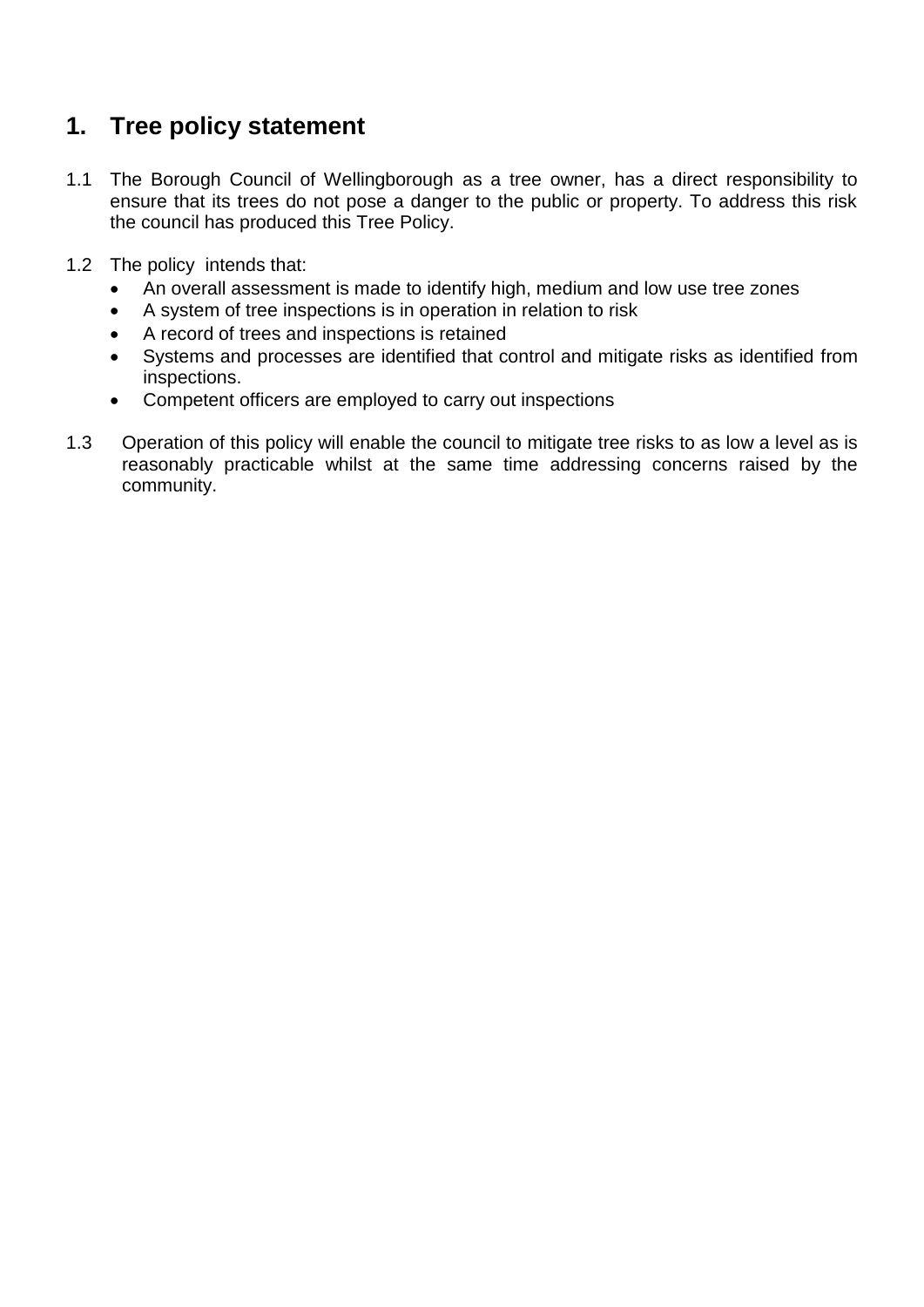## **2. Introduction**

- 2.1 Trees by their nature are dynamic living systems and they grow adaptively in response to the environment around them. Trees and woodlands can make a significant contribution to quality of life, the local economy and the environment. However, where trees and people co-exist, there is a need to ensure that the risk of injury or damage to persons and property is reduced as far as is reasonably practicable.
- 2.2 Owners of trees have a legal duty of care to take all reasonable steps to ensure that any foreseeable hazards can be identified and made safe. It is not possible to completely eliminate the risk of a tree failing, as even healthy, structurally sound trees can fail in adverse weather conditions. There are often indications that a tree may be in decline, have structural faults or be suffering from decay or pests and diseases which can be recognised by professional arboriculturalists.
- 2.3 The safe and appropriate management of its trees is important to the council in order to ensure that a balance is maintained between public safety and sustaining a healthy tree population.
- 2.4 Some examples of the aesthetic, social, economic and health benefits of trees are listed below:
	- Trees play a vital role in urban and rural ecosystems by helping to support a great variety of wildlife.
	- Studies of patients in hospital found that they recovered more quickly with a view of trees and nature from their windows (Ulrich 1984). Two reports, sponsored by Royal Society for the Protection of Birds (RSPB), published in 2004 and 2007 outlined the benefits to physical and mental health arising from contact with the natural environment. These included reductions in obesity, heart disease, diabetes, cancer, stress, [attention deficit hyperactivity disorder](http://www.google.co.uk/url?sa=t&rct=j&q=&esrc=s&source=web&cd=1&cad=rja&uact=8&ved=0ahUKEwiq4K-bovbSAhWrA8AKHURQBhoQFggmMAA&url=http%3A%2F%2Fwww.nhs.uk%2Fconditions%2FAttention-deficit-hyperactivity-disorder%2FPages%2FIntroduction.aspx&usg=AFQjCNEvFV0f2DAAtUGoRdmrS5DN4lQNTA&bvm=bv.150729734,d.d24) (ADHD), aggression and criminal activity, amongst others.
	- A large beech tree can provide enough oxygen for the daily requirements of ten people.
	- Property in tree lined streets is worth 18% more than in similar streets without trees.
	- Trees intercept water, store some of it and reduce storm runoff and the possibility of flooding; a 5% increase in tree cover can reduce runoff by 2%.
	- Trees help to lock up the carbon emissions that contribute to global warming. For example, 1 hectare of woodland grown to maturity and looked after forever would absorb the carbon emissions of 100 average family cars driven for one year (climate care/trees for cities estimate).
	- Trees have a positive impact on the incidence of asthma, skin cancer and stressrelated illness by filtering out polluted air, reducing smog formation, shading out solar radiation and by providing an attractive, calming setting for recreation.
	- Trees can save up to 10% of energy consumption through their moderation of the local climate.
- 2.5 The importance of trees has been emphasised by a number of government reports, including a national survey of England's urban trees and their management in 2008, (see appendix 1). In December 2011, the National Tree Safety Group released its guidance on how tree owners should approach tree safety management (see appendix 1).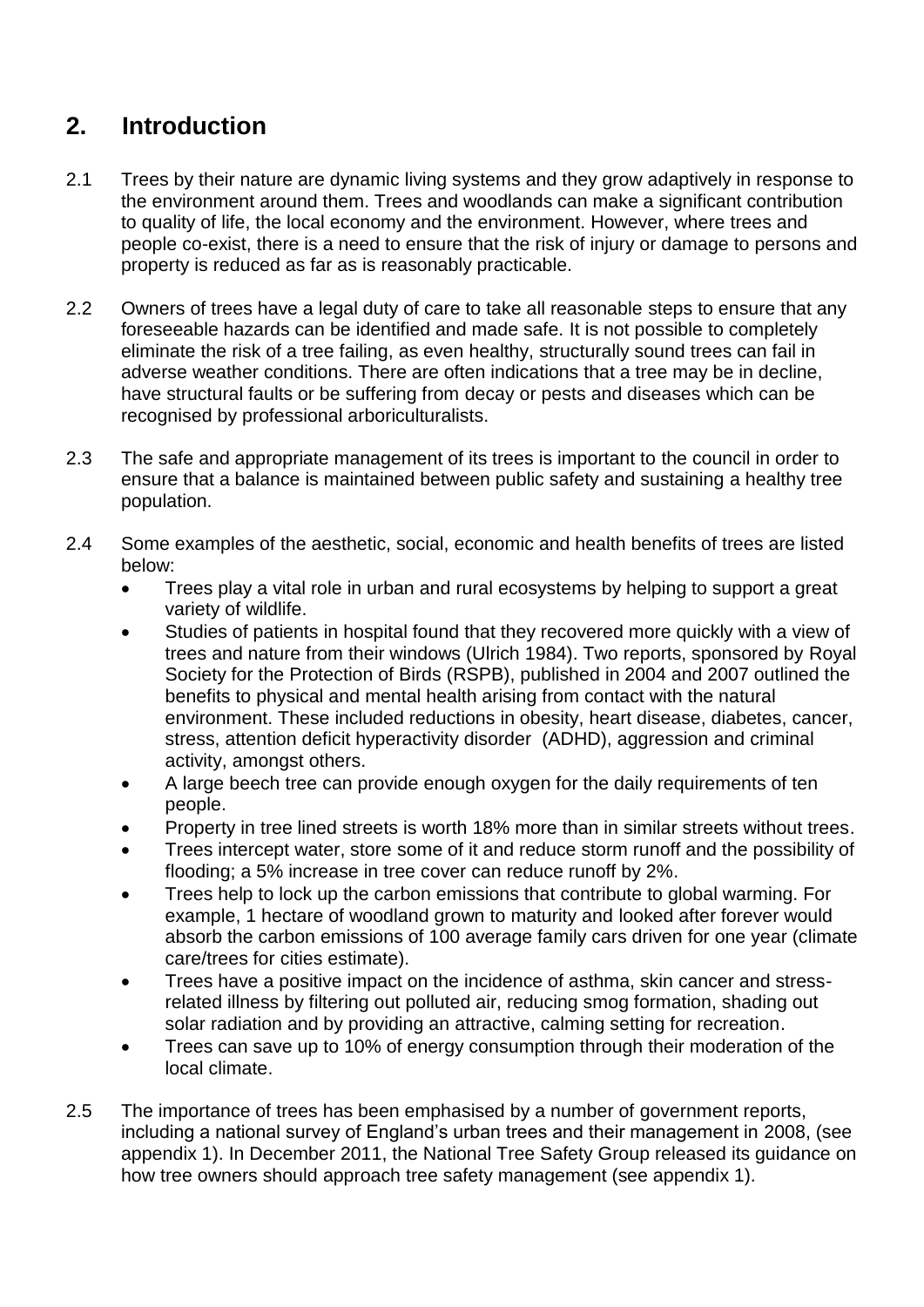# **3. The Borough Council of Wellingborough's estate**

- 3.1 The council is responsible for managing a significant number of trees within the borough of Wellingborough. The overall tree population is an estimated 76,000.
- 3.2 Wellingborough Norse (WNorse) maintains the trees on behalf of the council and employs an arboricultural officer. Areas of work include the proactive management of trees in the highway (via a contract with the Northamptonshire County Council (NCC)), parks, gardens, churchyards, industrial estates and housing amenity areas.
- 3.3 The council employs a landscape officer within the planning team who deals with tree preservation orders, conservation areas and trees on development sites. Advice is sought from WNorse's arboricultural officer on technical tree related issues within the planning department.
- 3.4 The council has direct responsibility of trees:
	- On highway land in Wellingborough and Finedon (via a contract with NCC): approximately 2,500 individual street trees and some densely planted shelterbelts.
	- In parks and open spaces: approximately 4,900 individual trees and numerous areas of woodland.
	- On Housing amenity land: approximately 1,150 individual trees on ex-council housing estates.
	- In three cemeteries and in seven closed churchyards.
	- On three industrial estates and four car parks in Wellingborough.
	- In other numerous owned or managed parcels of land.
- 3.5 For information on tree ownership contact WNorse; details are shown in appendix 2.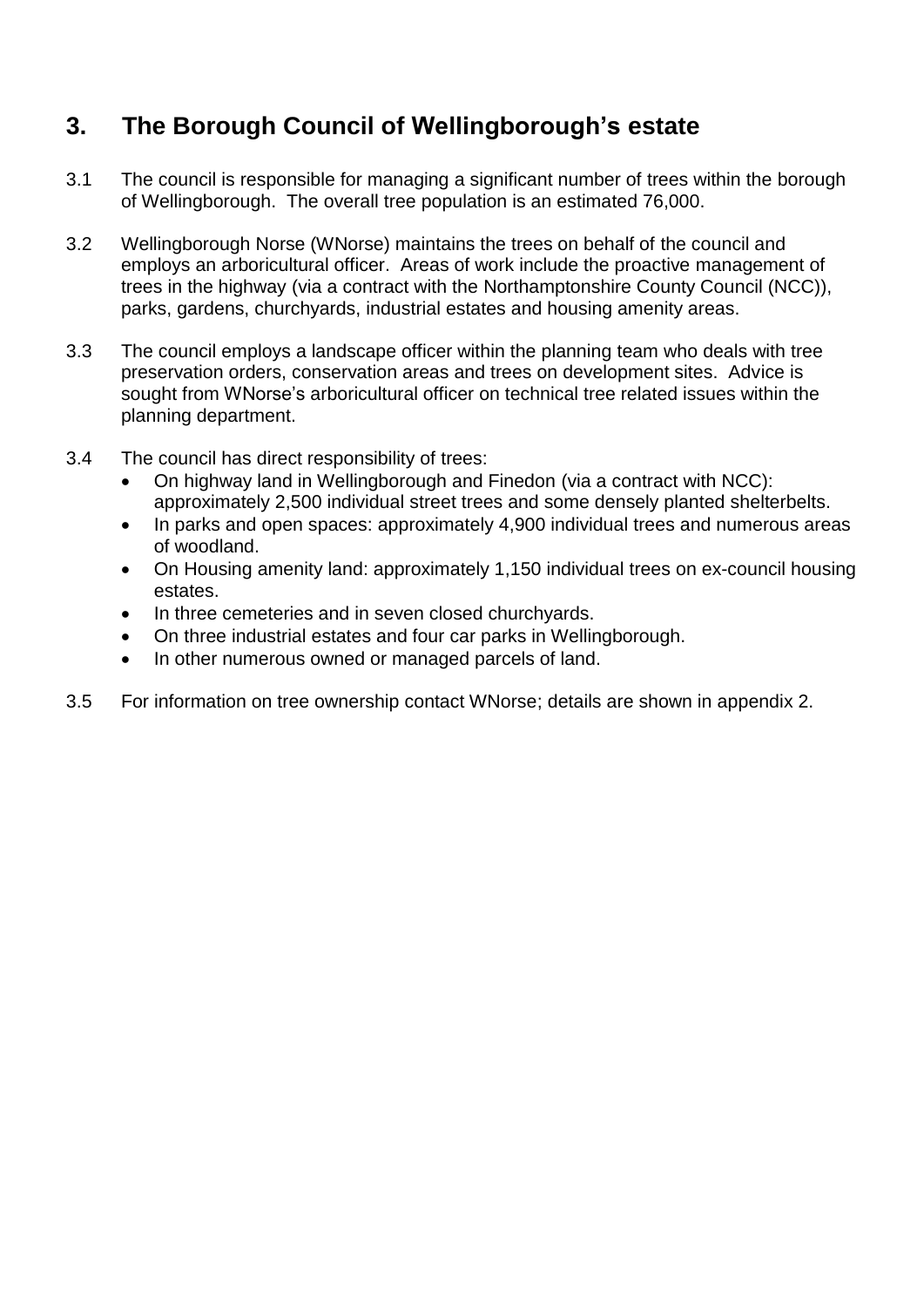# **4. Tree surveys and inspections**

- 4.1 All trees are subject to cyclic surveys. Survey frequencies are based on the level of use for a site and these levels are shown below:
	- **High:** Major roads, residential areas, schools/play grounds, car parks, town centre, railways.
	- **Medium:** Minor roads, industrial or work premises, frequently used routes, cemeteries.
	- **Low:** Parks and gardens, churchyards, closed cemetery, woodland.
- 4.2 There are three levels of survey/inspection which include, informal, formal and detailed.
	- **Informal:** The observation and reporting of a tree where safety is a concern. This is normally received from the council or WNorse officers, NCC officers, and the general public.
	- **Formal:** A walk-over cyclic inspection of trees, which is a visual tree assessment from ground level. Surveys are written and form an inventory of tree stock; these are carried out by a competent person with general tree knowledge.
	- **Detailed:** A detailed inspection carried out on individual trees which have been identified through informal or formal inspections. Initial inspection is carried out at ground level using a visual tree assessment but may extend to an aerial or underground inspection and may include use of decay detection equipment, carried out by a qualified, competent person experienced in arboriculture.
- 4.3 An electronic inventory is used to record all trees maintained by WNorse and are mapped with a unique reference number. Inspections are paper based and are retained throughout the life of the tree. Tree work programmes are produced as required and saved electronically.
- 4.4 More in-depth inspections will take place where there are defects. Maintenance work that is recommended through an inspection is prioritised on level of risk to public safety and any work required is added to a tree work programme. The levels of risk are show below:

#### **High: likelihood to cause death or serious injury**:

- Detached and hung-up major limb.
- Insecure roothold/Lifting root plate.
- Major sized deadwood in crown.
- Splitting or fractures in trunk or major branches.

#### **Medium: likelihood to cause minor injury or damage**:

- Detached and hung-up minor limb
- Branches attached at structurally weak unions
- Splitting or fractures to minor branches
- Significant obstruction to highway and/or footpath
- Branches in contact with property
- Obstructing visibility
- Obstructing road signs
- Minor to major sized deadwood in crown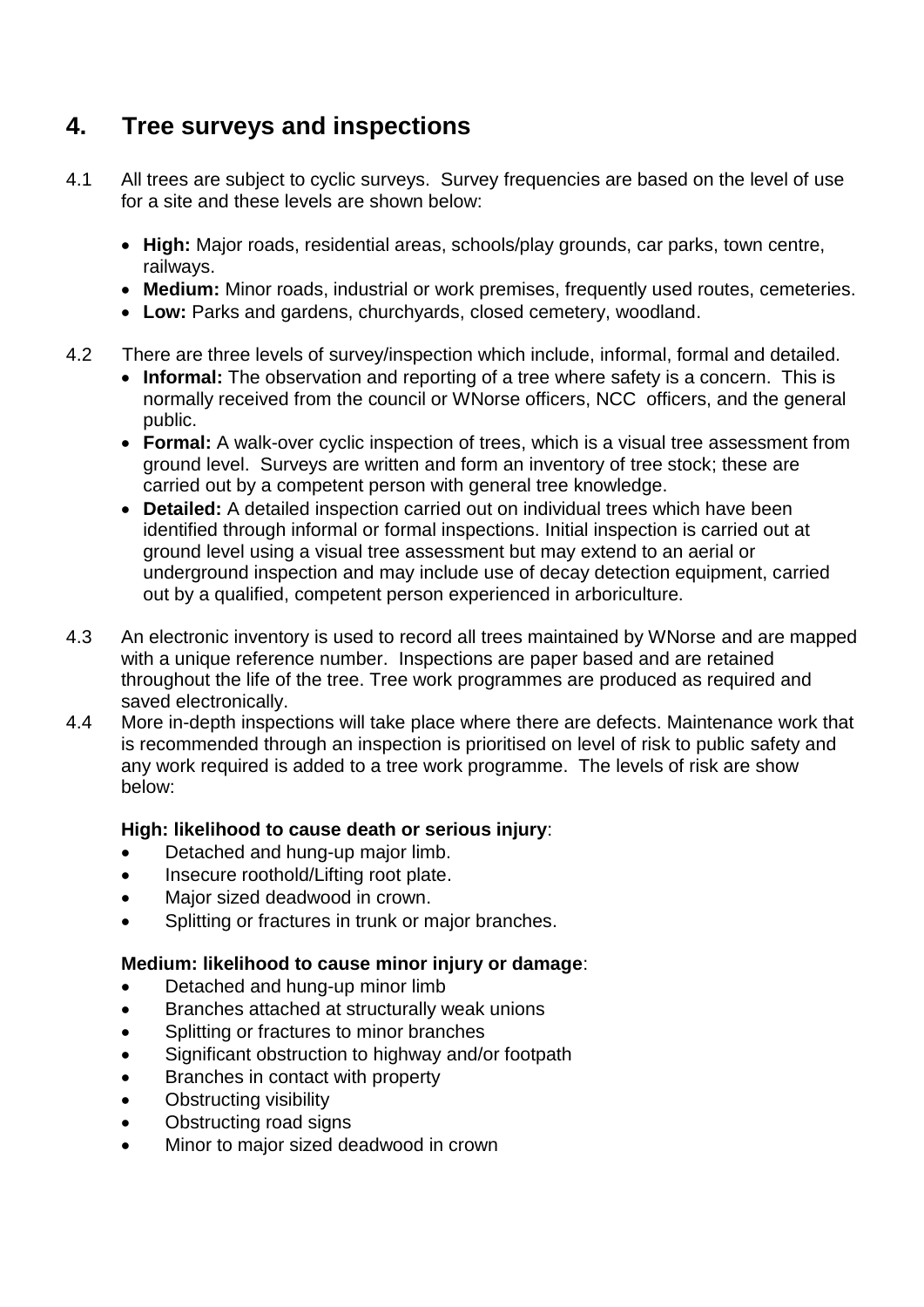#### **Low: Defects observed but unlikely to cause injury or damage:**

- Rubbing/crossing branches in crown.
- Minor sized deadwood in crown

#### **Frequency of Inspections**

4.5 The frequency of the inspections is shown below:

**Urgent:** Emergency response where there is an immediate risk to public safety, usually on the same day where resources allow.

**Annual:** Recommendation resulting from a tree inspection where a non-immediate risk may develop in to an immediate risk over a short period of time.

**3 Year:** Cyclic program of inspections for trees situated within high use areas.

**3 or 4 Year:** Cyclic program of inspections for trees situated within medium use areas.

**5 Year:** Cyclic program of inspections for trees situated within low use areas.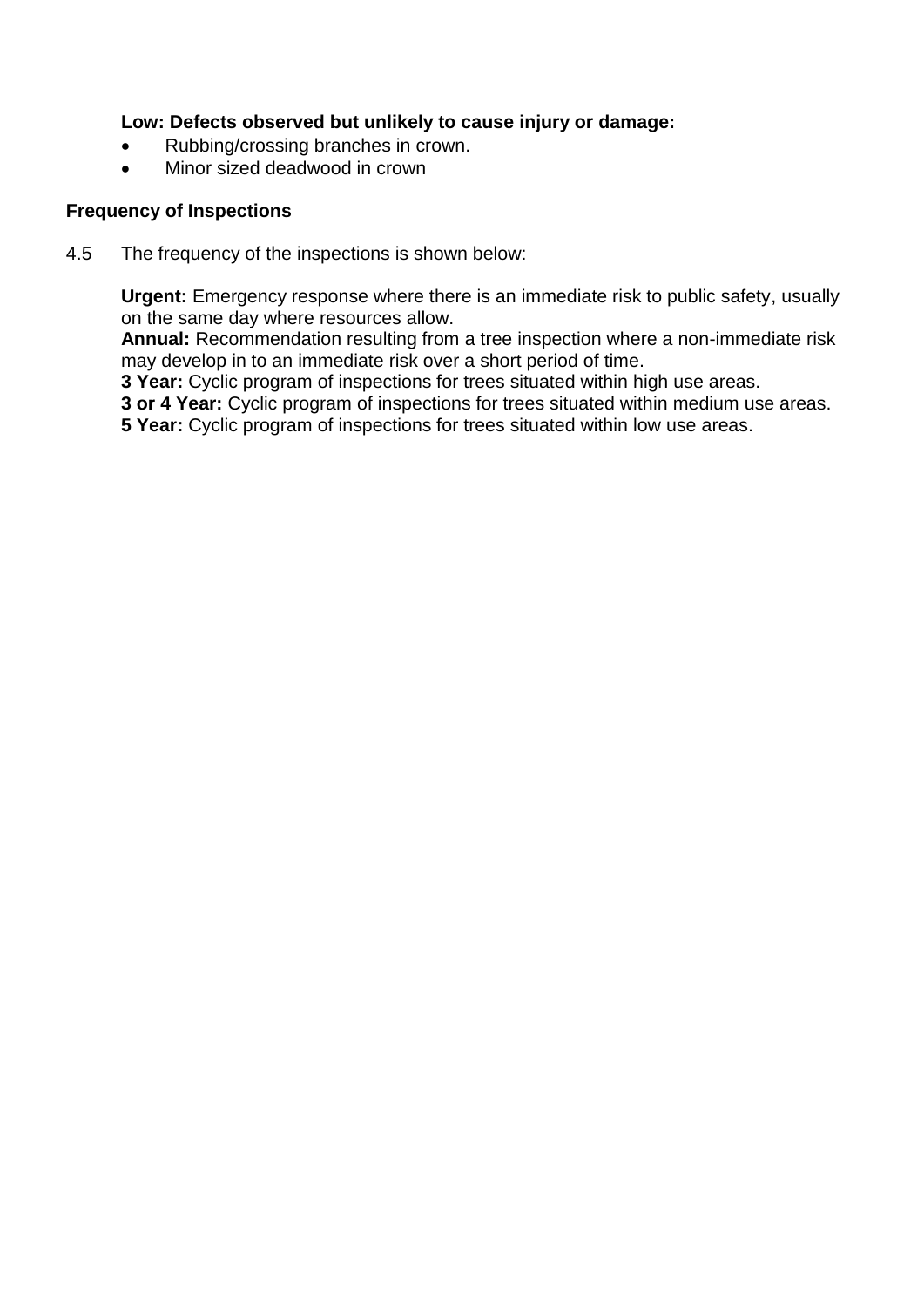## **5. Tree works**

- 5.1 Highway trees are managed in accordance with Northamptonshire County Council's (NCC), Network Management Plan (see appendix 1).
- 5.2 Tree works following recommendations made from tree surveys and inspections are included in tree work programmes. Priority for undertaking tree works is based on the level of risk to public safety and is identified below:
	- **High - immediate risk to public safety:** Urgent action is required to trees that show an immediate risk of serious harm.
	- **Medium - non–immediate risk to public safety:** A planned and cost effective response is required to trees that pose a risk in the near future.
	- **Low - risks to public safety not requiring an immediate or near future response:**  No specific requirement for additional management. Existing inspection procedures should be sufficient.
- 5.3 All tree works will be carried out in accordance with British Standard BS3998:2010 Tree Work Recommendations (appendix 1) where practicable.
- 5.4 Tree works are carried out to reduce the risk of injury or damage to persons or property only and to comply with legal obligations.
- 5.5 Tree works will not be recommended in the following circumstances:
	- To improve television or internet signals.
	- To improve the energy capture of solar panels.
	- To allow more light into properties.
	- Due to nuisance caused by honeydew from aphids.
	- Due to nuisance caused by falling leaves, flowers or fruit.
	- Due to nuisance caused by pollen.
	- Due to nuisance caused by bird droppings.
	- Due to minor structural damage to non-supporting structures such as garden walls.
	- Where tree roots have entered sewers (tree roots rarely break drains, but roots will enter a broken or damaged drain).
	- To allow the construction of a new access or driveway to a property.
	- If the tree is considered by a member of the public to be too big or too tall.
- 5.6 The following are situations where tree works **may** be recommended:
	- A dead, dying or dangerous tree that is a danger to public safety.
	- A tree causing an obstruction to a public highway, public right of way, access to property or footpath.
	- A tree which is shown to be a major contributor to soil shrinkage and serious structural damage to buildings. Damage to walls or paving is generally relatively minor and removal of the tree would not necessarily be acceptable. Structural problems will always be carefully investigated, particularly where there is the possibility of a potential claim against the council. Private owners who consider that council- owned trees are causing damage to their property will be expected to provide an independent structural engineer's report that demonstrates that a particular tree is causing damage.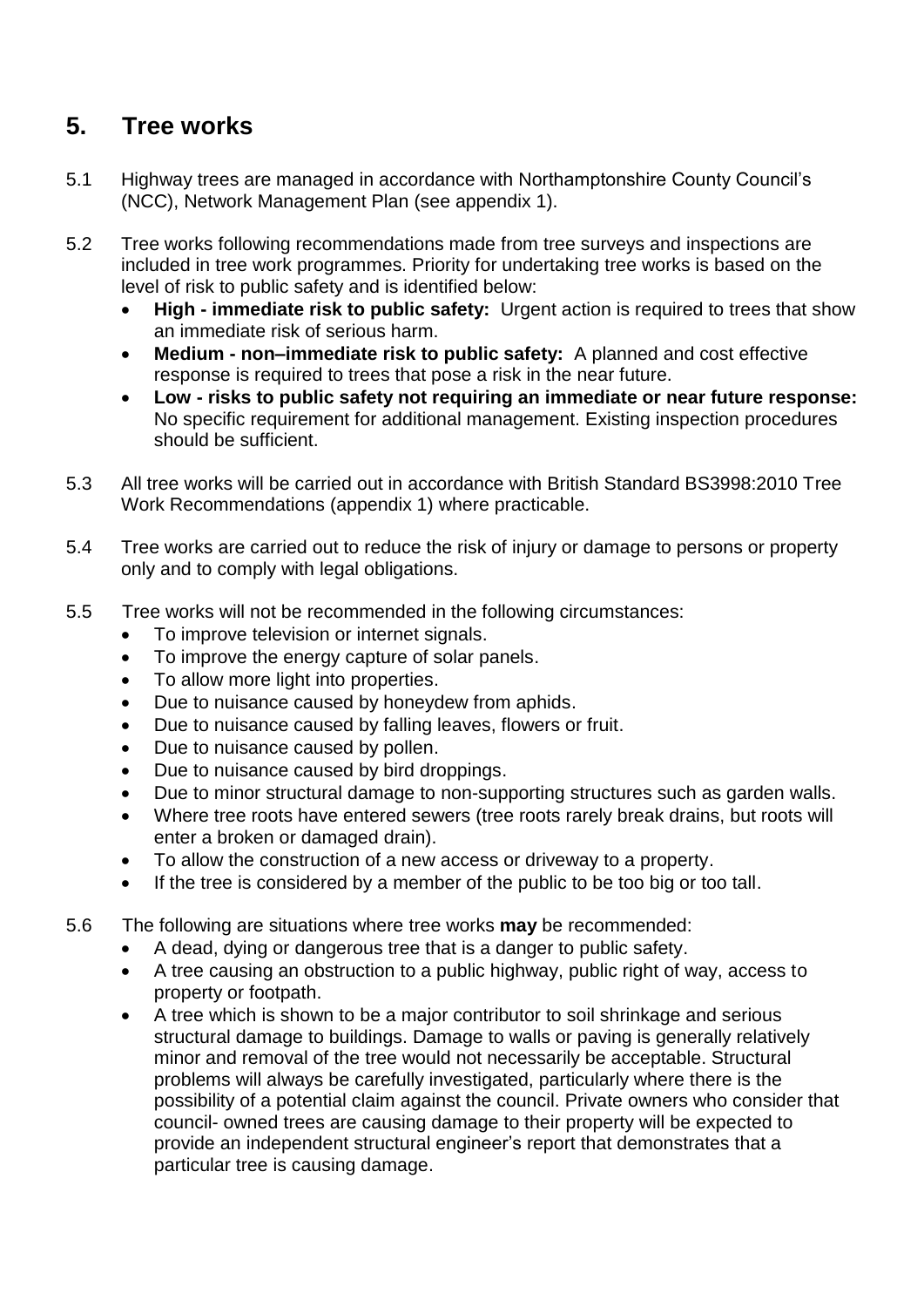- Where tree branches are causing an obstruction to, or growing low over, a public highway, public right of way, footpath, access to a property. Generally a minimum clearance of 2.4 metres will be maintained over pedestrian accesses and 5 metres over the highway
- Where trees are causing an actionable nuisance to an adjoining property (e.g. physically in contact with buildings, roofs, walls and fences).
- Where trees obstruct highway and other signage, or are likely to do so.
- Where trees obscure sight lines at road junctions and accesses.
- Where trees obstruct essential police or council-monitored CCTV surveillance cameras or are likely to do so.
- Where trees require removal of diseased material and removal or stabilisation of dead wood.
- Where trees require pruning to remedy storm damage, mutilation or vandalism to make them safe and encourage a good crown structure.
- Where coppicing or similar silvicultural operations are required to maintain or develop woodland or groups of trees in accordance with an agreed management plan.
- 5.7 Where trees have to be removed for one of the reasons above, a notice will be tied to the tree and the council and appropriate ward councillors will be notified by WNorse. Information will be provided on this notice about when the tree will be removed and why.
- 5.8 All tree works should be carried out to British Standard BS3998:2010 where practicable. The types of works carried out could include:
	- Coppicing cutting trees close to ground level with the intention of encouraging regrowth of multiple shoots.
	- Pollarding cutting a tree so as to encourage formation of numerous branches arising from the same height on a main stem or principal branches, (this process is initially carried out on trees that have not yet reached maturity. The form of the tree can then be maintained by cycles of cutting, [this is not the same as topping]).
	- Crown Thinning removal of a proportion of small, live branches from throughout the crown to achieve an even density of foliage around a well-spaced and balanced branch structure.
	- Pruning is just a generic term for the removal of branches, there are many types of pruning, for example retrenchment pruning which is a form of crown reduction, intended to encourage development of the lower crown, which emulates the natural process whereby the crown of an aging tree retains its' overall biomechanical integrity by becoming smaller through the progressive shedding of small branches.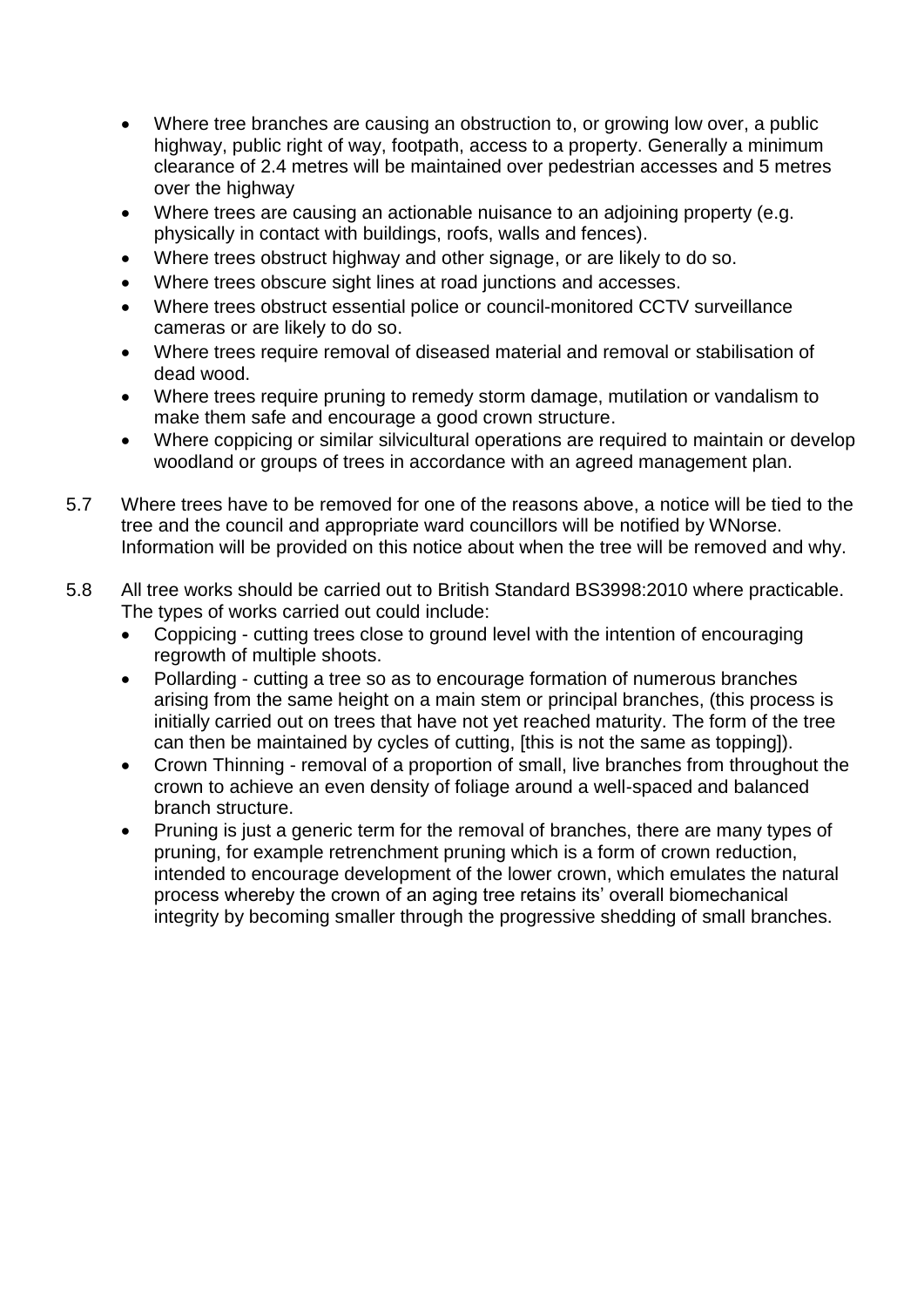# **6. Tree Planting**

- 6.1 Any tree planting within highway land will be in accordance with NCCs' Network Management Plan, (see appendix 1).
- 6.2 Tree planting on council land will adhere to the following points:
	- The council will consider the costs and benefits of tree planting on its land, and investigate whether funding should be identified for tree planting on council land if resources are unavailable via other means.
	- Establishing trees will entail at least 3 years' establishment maintenance to include formative pruning, stake and tie adjustment, weeding and at least 2 years watering. The cost for this maintenance will be included in the cost analysis described above, before any planting takes place.
	- All tree planting and young tree maintenance will be specified in accordance with the British Standard BS8545 (2014) Trees: from nursery to independence in the landscape (see appendix 1).
	- Where the removal of trees or hedges has been approved to facilitate a development, the developer will be expected to provide a landscape plan showing adequate mitigation planting and a 5-year planting and maintenance specification in agreement with the council's Landscape Officer and WNorse's Arboricultural Officer.
	- The council's Landscape Officer and WNorse's Arboricultural Officer will encourage planting of native trees and trees of local provenance where appropriate, particularly in rural areas and on designated sites. However resilience to climate change and pests and diseases will be an increasing consideration when selecting planting stock. It will be important to diversify the number of genera within tree populations to ensure that new diseases that attack a particular species or genus (such as *Chalara fraxinea*  - Ash Dieback) do not decimate a whole area. Reference tools are available to help landowners make their tree populations more resilient, such as the Forestry Commission's Ecological Site Classification Decision Support System (ESC-DSS). These tools will be used by the council to assist in species choice.
	- Where a planting scheme and budget has been agreed, the council's Landscape Officer and WNorse's Arboricultural Officer will actively source new species, genera and varieties of street trees in urban areas - both to increase biodiversity and provide a more dynamic adaptable population. The forms chosen will have low future pruning requirements and consideration will be given to genera and varieties that are likely to be able to adapt to changing climatic conditions, that are tolerant of restricted space both above and below ground, wounding, pruning, road salt and herbicides. The guidance contained within the Trees and Design Action Group Guidelines "Trees in Hard Landscapes, A Guide for Delivery" (2014) (see appendix 1) will be promoted.
- 6.3 Where the removal of trees is approved, replacement tree planting will be encouraged to maintain the amenity of an area.
- 6.4 The provision of replacement trees and their maintenance will need to be agreed with the council or NCC as identified above and funded by residents, community groups, developers or any other appropriate individual or organisation.
- 6.5 Free trees are available from the Woodland Trust for schools and community groups (see appendix 1), however these trees are not suitable for urban areas.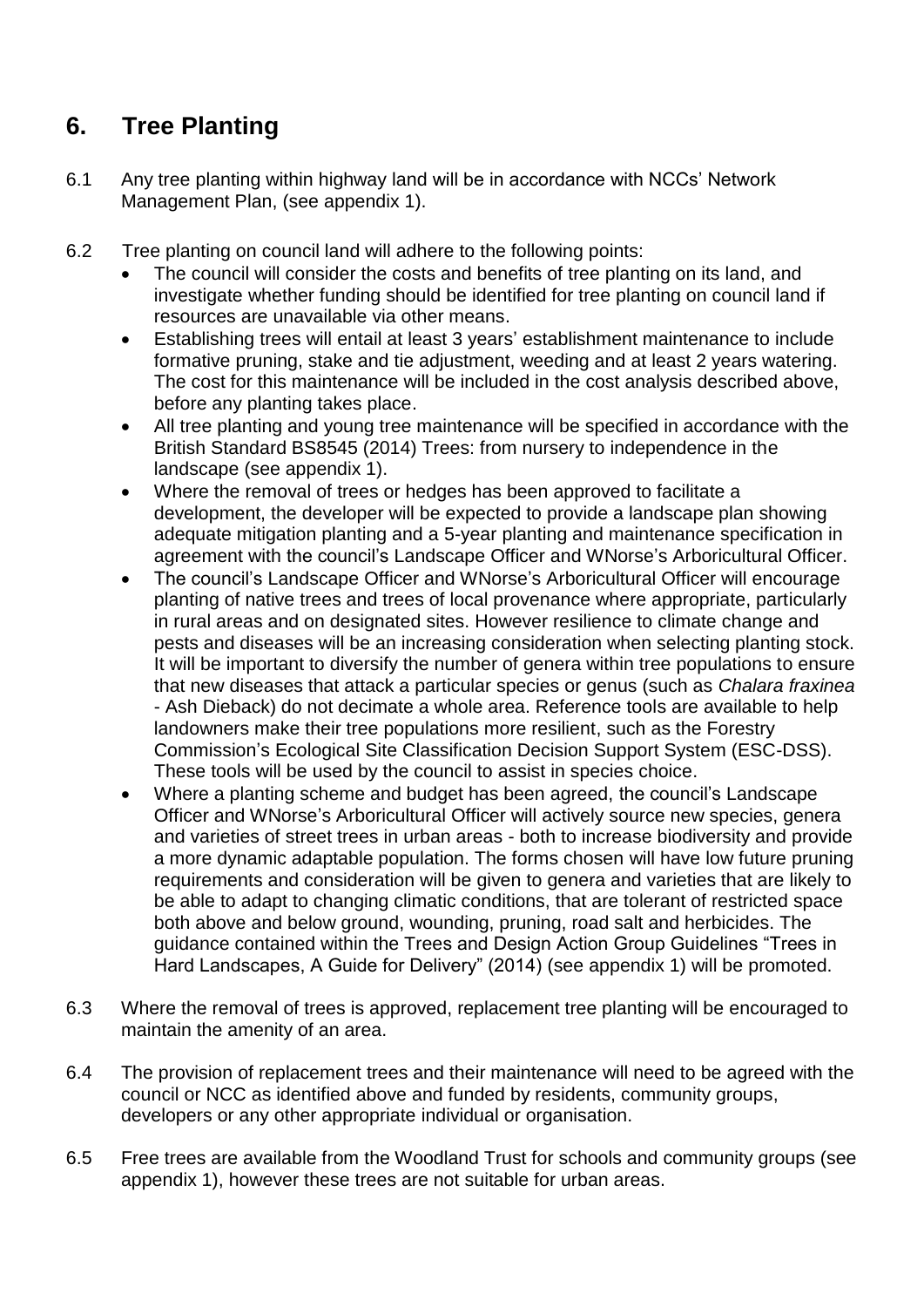# **7. Trees on development sites**

- 7.1 Pre-application discussions with developers, to include issues in relation to landscaping and trees, are encouraged by the council.
- 7.2 The retention of trees and other existing landscaping features on development sites can enhance the impact of new buildings and also provide screening and improve air quality. For schemes that need planning permission, The Town and Country Planning Act 1990 places a duty on the Local Planning Authority to:
	- Ensure appropriate provision is made for the preservation or planting of new trees and landscape features, using conditions as necessary.
	- Make any Tree Preservation Orders under section 198 which are necessary.
- 7.3 Advice about retaining existing trees on site should be discussed with the Landscape Officer at an early stage. A-pre development tree survey to British Standards BS5837 must be carried out at the design stage.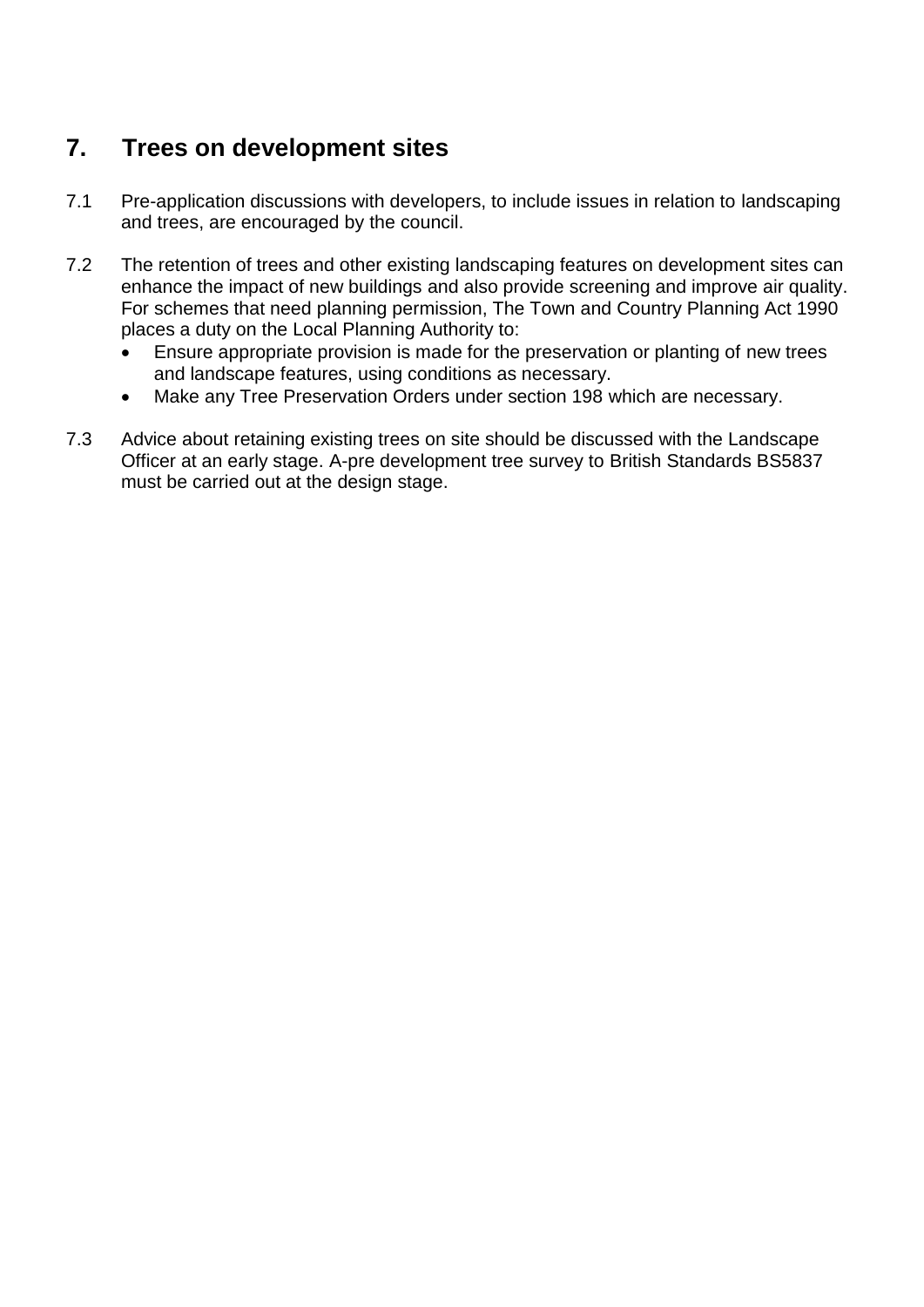# **8. Tree Preservation Orders (TPOs)**

- 8.1 Local planning authorities have a legal duty to protect trees and woodland with amenity value. The Town and Country Planning Act 1990 as amended (Town and Country Planning (Tree Preservation) Regulations 2012) give local authorities the power to place Tree Preservation Orders (TPOs) on trees and woodland for protection.
- 8.2 TPOs are usually made when there is a perceived threat to trees which are considered to be of high amenity value. A local authority can make a TPO if it appears to them to be 'expedient in the interests of amenity to make provision for the preservation of trees or woodlands in their area.' Authorities can either initiate this process themselves or in response to a request made by any other party.
- 8.3 A TPO prohibits the cutting down, topping, lopping, uprooting, wilful damage and wilful destruction of a tree. Technical and specialist advice from competent arboriculturalists must be sought to ensure that the most appropriate works are proposed.
- 8.4 Permission must be sought from the council to carry out works to a TPO protected tree; this should:
	- Be made in writing to the local planning authority.
	- State the reasons for making the application.
	- Identify the tree(s) to which the application relates on a plan.
	- Specify the tree(s) work operations for which consent is sought.
	- Provide appropriate evidence describing any structural damage to property or in relation to tree health or safety, as applicable.

#### **Exceptions**

- 8.5 An exception may exempt landowners or their agent from normal requirement to seek the local planning authority's consent before carrying out work on trees subject to TPO. These exceptions include certain work:
	- On dead trees and branches where there is an immediate risk of serious harm; otherwise 5 days written notice is required.
	- On dangerous trees and branches, but written notice is required.
	- To comply with an Act of Parliament.
	- To prevent or abate a nuisance where the tree is causing, or there is an immediate risk of it causing, actual damage.
	- Necessary to implement a planning permission.
	- On fruit trees cultivated for commercial purposes or minor pruning of domestic fruit trees.
	- By statutory undertakers (organisations who have legal powers to carry out some development or highways works - usually telecommunication and utilities companies).
	- For highway operations.
	- By the Environment Agency and drainage bodies.
	- For national security purposes.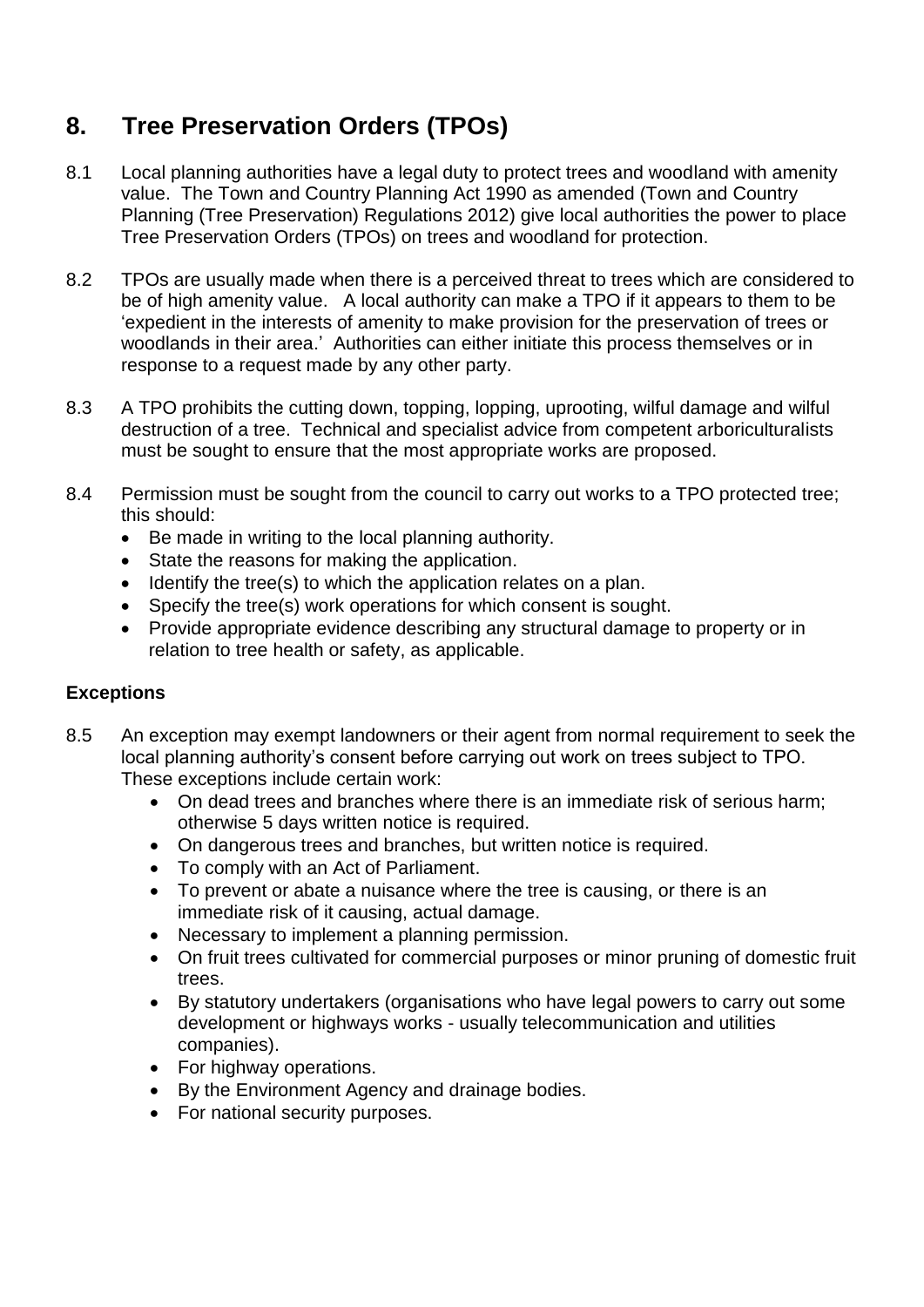- 8.6 On receipt of a valid application the council has eight weeks to make a decision. In dealing with the application the council may:
	- Refuse consent.
	- Grant consent unconditionally.
	- Grant consent subject to conditions.
	- Grant partial consent and partial refusal.
- 8.7 If the council refuses consent, or fails to determine the application within eight weeks the applicant can appeal to the Planning Inspectorate.
- 8.8 Any person contravening a TPO, i.e. cutting down or damaging a protected tree is liable to prosecution. The council will investigate any allegations of unauthorised work to protected trees.
- 8.9 The penalties for destruction of a tree subject to a TPO are currently a fine of up to £20,000, and £2,500 for unlawful pruning. These are determined by the magistrates or crown courts.
- 8.10 Where the removal of trees is approved, replacement tree planting will be encouraged to maintain the amenity of an area.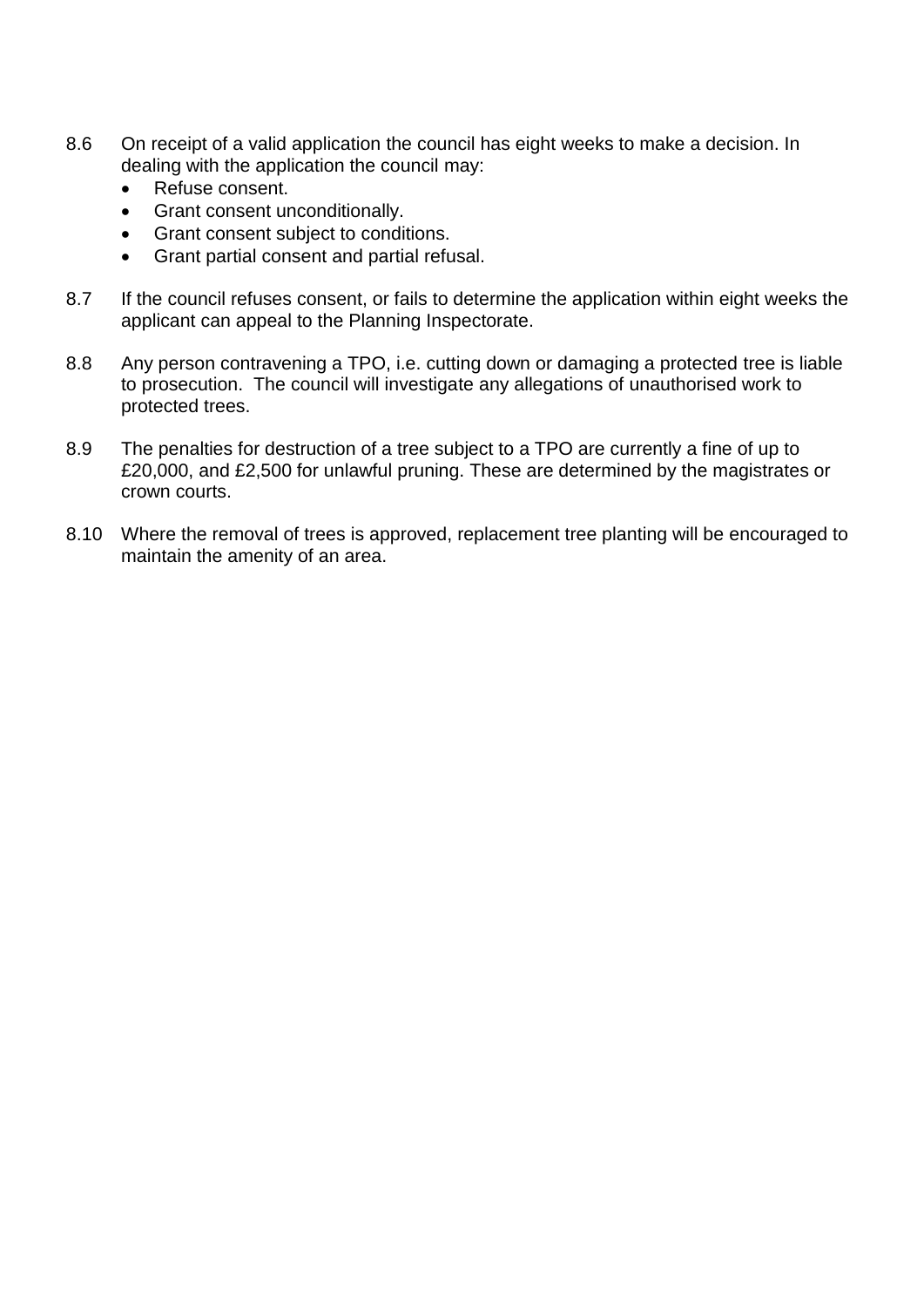# **9. Conservation Areas (CAs)**

- 9.1 Conservation Areas are areas of special architectural or historic interest. It is important to preserve or enhance their character or appearance. They are designated by the local authority and this brings about a number of controls relating to trees.
- 9.2 The designation of a conservation area prevents pruning or felling of any tree over 7.5cm diameter, at 1.5m above ground level, (or 10cm if thinning to help the growth of other trees) without giving the council six weeks' prior notification of any intended works.
- 9.3 An application for consent to carry out works to a tree in the conservation area must:
	- Be made in writing to the Local Planning Authority in accordance with section 211 of The Town and Country Planning Act 1990.
	- State the reasons for making the application.
	- Identify the tree(s) to which the application relates on a plan.
	- Specify the tree(s) work operations for which consent is sought.
- 9.4 If a tree in a conservation area is removed, uprooted or destroyed in contravention of section 211 of the Town and Country Planning Act, the landowner has a duty to plant another tree of an appropriate size and species in the same place as soon as he or she reasonably can. As with unauthorised works to a TPO, penalties for destruction of a tree within a conservation area are currently a fine of up to £20,000 for removal, and £2,500 for unlawful pruning. These are determined by the magistrates or crown courts.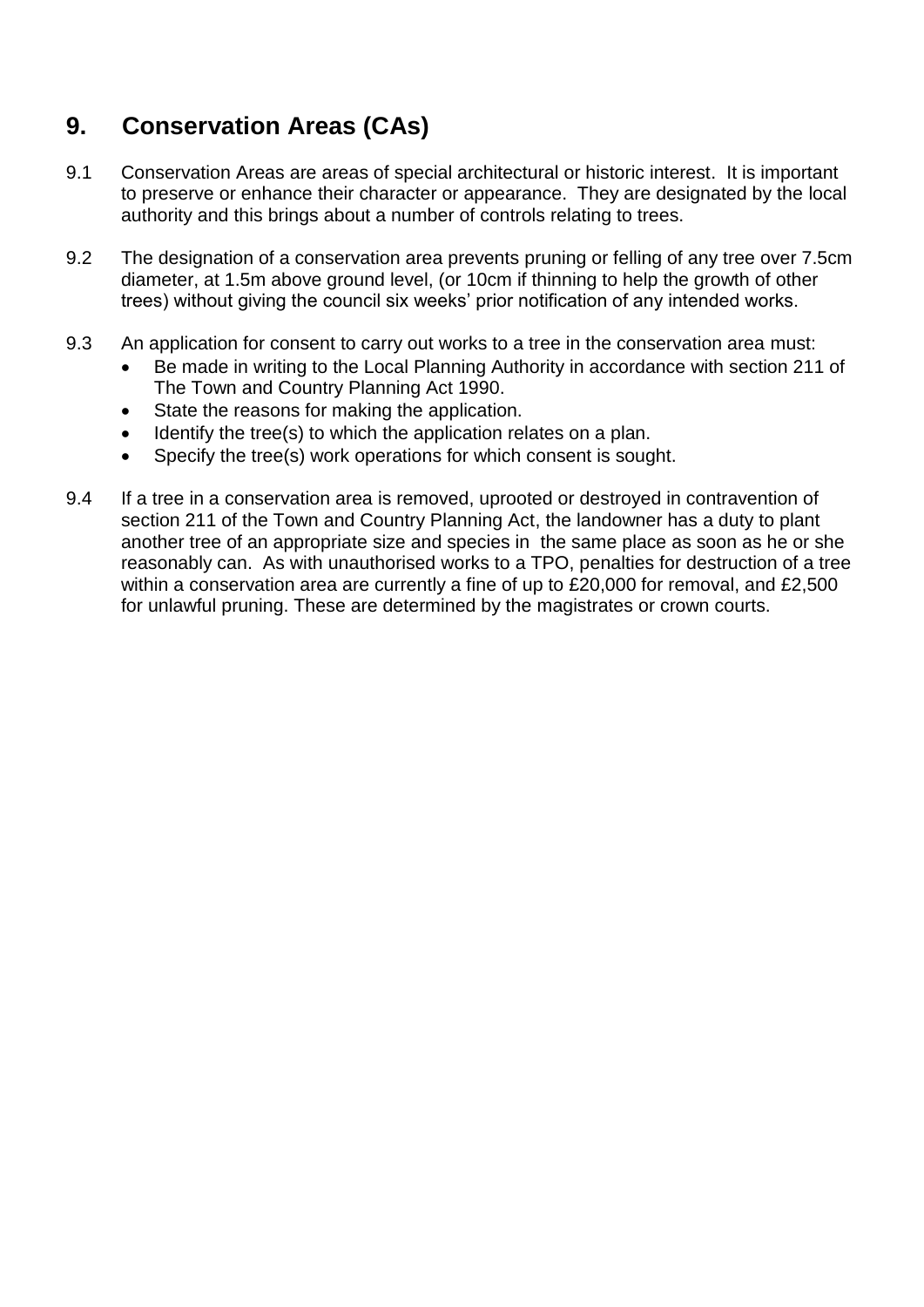# **10. High hedges**

- 10.1 In 2005, High Hedges legislation (Part 8 of the Anti-Social Behaviour Act 2003) came into effect that requires everyone with an evergreen or semi-evergreen hedge to consider the effect that the height of such a hedge will have on their neighbours. High hedges covered by the Act have to:
	- Consist of a line of 2 or more trees or shrubs.
	- Be made up mostly of evergreen or semi-evergreen trees or shrubs.
	- Be more than 2 metres high.
	- Block out light or access to a residential property.
- 10.2 The Act states that councils can only intervene once it has been demonstrated that all other avenues for resolving a hedge dispute have been exhausted. The council has the power to decide whether a hedge is adversely affecting the reasonable enjoyment of an adjacent property and, if so, can issue a formal notice setting out what must be done to remedy the problem. The council does not have the power to require a hedge to be removed (only reduced in height) and therefore cannot guarantee access to uninterrupted light.
- 10.3 Advice on high hedges is available on the council's website at [www.wellingborough.gov.uk.](http://www.wellingborough.gov.uk/) There is a charge for pre-application advice and for dealing with a high hedge complaint.
- 10.4 In order to protect our wildlife the council will request that anyone pruning or removed a hedge does not do this within the months of March to August as part of the Royal Society for the Protection of Birds (RSPB's) 'Hedge Pledge'. All wild birds are protected under the *Wildlife and Countryside Act 1981* (as amended) whilst they are actively nesting or roosting.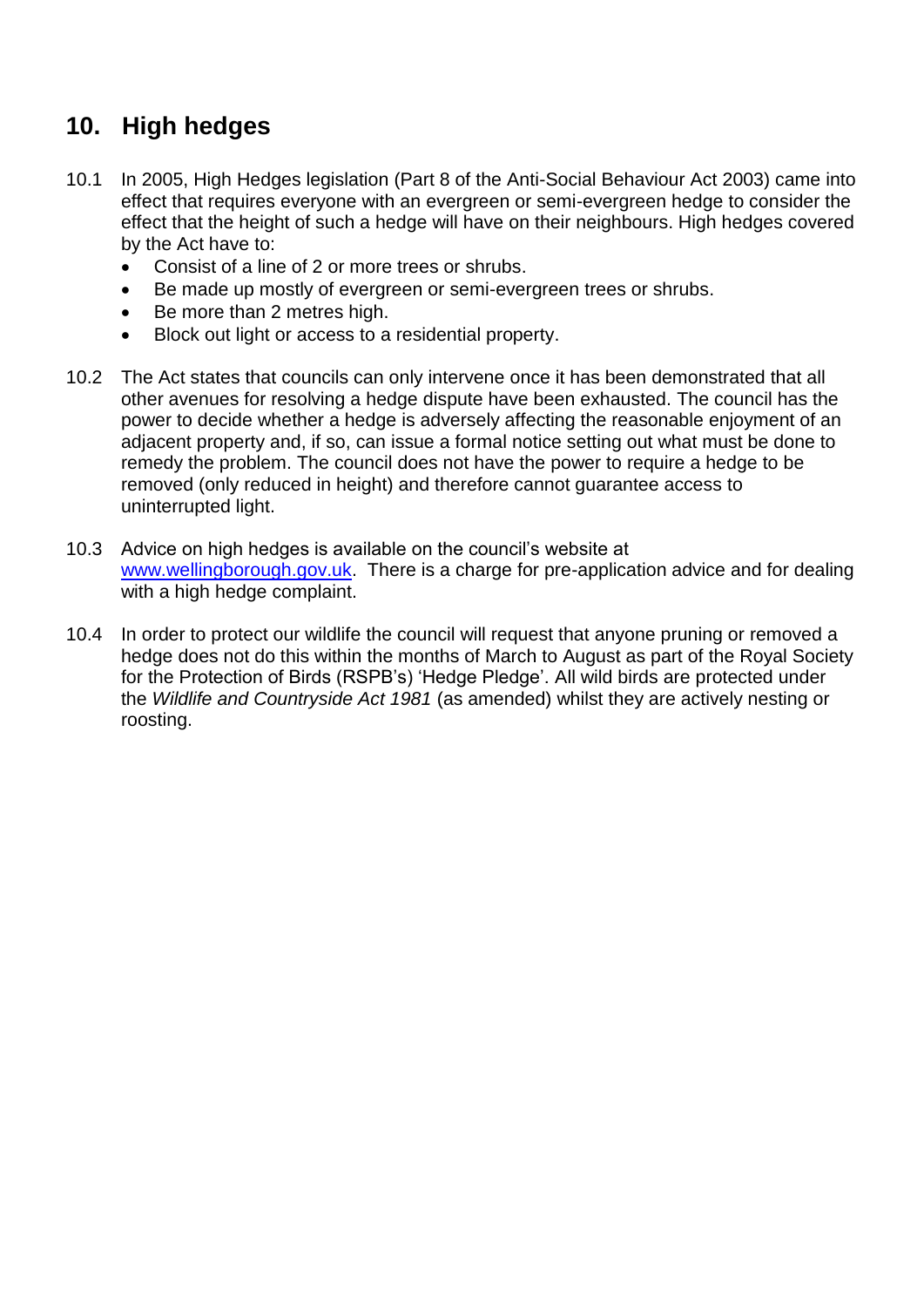#### **11. Privately owned trees**

- 11.1 These are trees that are not owned or managed by the council. These trees do not fall within the scope of the council's Tree Policy as this inspection regime relates only to those trees owned or managed by the council.
- 11.2 Under the Local Government (Miscellaneous Provisions) Act 1976 the council has the authority to serve notice on a private tree owner to make their tree safe. In the event of failure to carry out work, the council can use statutory powers to implement essential works and recharge the costs to the owner.
- 11.3 Under the Highways Act 1980 NCC have the authority to serve notice on a private tree owner to make their tree safe, where the tree is in danger of failing into the highway. In the event of failure to carry out work, NCC can use statutory powers to implement essential works and recharge the costs to the owner.

#### **12. Emergencies**

**12.1 In the event of a tree or branch failure that is obstructing a path or highway, or has an immediate risk of injury or damage to persons or property, contact WNorse on 07740 401126**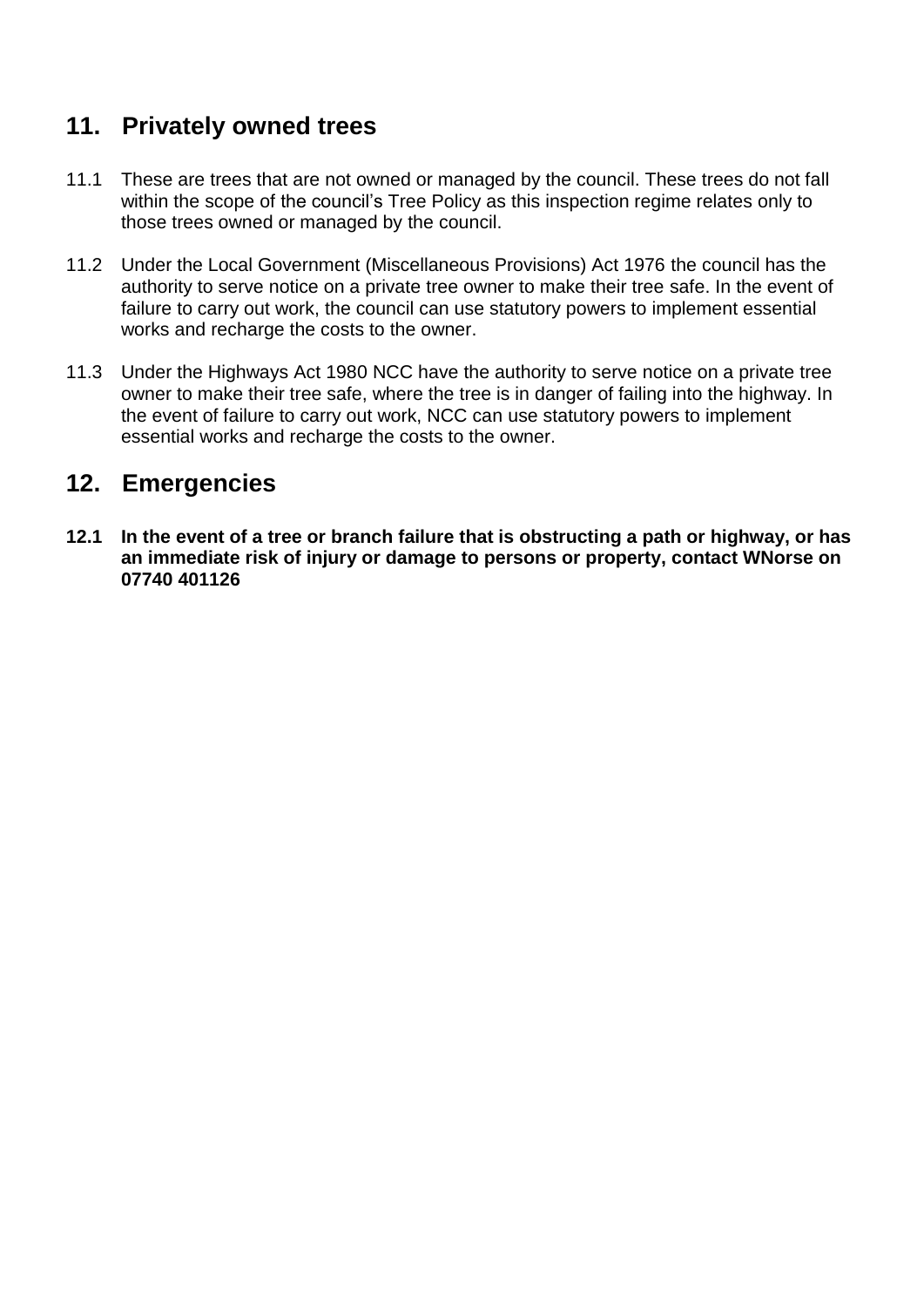# **13. Appendices**

# **Appendix 1 - publications**

- NCC's Network Management Plan [http://www3.northamptonshire.gov.uk/councilservices/northamptonshire-highways/transport](http://www3.northamptonshire.gov.uk/councilservices/northamptonshire-highways/transport-plans-and-policies/Documents/Network%20Management%20Plan.pdf)[plans-and-policies/Documents/Network%20Management%20Plan.pdf](http://www3.northamptonshire.gov.uk/councilservices/northamptonshire-highways/transport-plans-and-policies/Documents/Network%20Management%20Plan.pdf)
- National Tree Safety Group common sense risk management of trees guidance <http://ntsgroup.org.uk/wp-content/uploads/2016/06/FCMS024.pdf>
- National Tree Safety Group common sense risk management of trees guidance for landowners <http://ntsgroup.org.uk/wp-content/uploads/2016/06/FCMS025.pdf>
- National Tree Safety Group managing trees for safety <http://ntsgroup.org.uk/wp-content/uploads/2016/06/FCMS026.pdf>
- BS 3998:2010 Tree work recommendations <http://shop.bsigroup.com/ProductDetail/?pid=000000000030089960>
- BS 5837:2012 Trees in relation to design, demolition and construction recommendations <http://shop.bsigroup.com/en/ProductDetail/?pid=000000000030213642>
- BS 8545:2014 Trees: from nursery to independence in the landscape. <http://shop.bsigroup.com/ProductDetail/?pid=000000000030219672>
- Trees in hard landscape a delivery quide [http://www.tdag.org.uk/uploads/4/2/8/0/4280686/tdag\\_trees-in-hard](http://www.tdag.org.uk/uploads/4/2/8/0/4280686/tdag_trees-in-hard-landscapes_september_2014_colour.pdf)[landscapes\\_september\\_2014\\_colour.pdf](http://www.tdag.org.uk/uploads/4/2/8/0/4280686/tdag_trees-in-hard-landscapes_september_2014_colour.pdf)
- Trees in Towns II: A new survey of urban trees in England and their condition and management [https://www.researchgate.net/publication/262857090\\_Trees\\_in\\_Towns\\_II\\_A\\_new\\_survey\\_o](https://www.researchgate.net/publication/262857090_Trees_in_Towns_II_A_new_survey_of_urban_trees_in_England_and_their_condition_and_management) f urban trees in England and their condition and management
- Trees and Landscape SPD [http://www.wellingborough.gov.uk/info/200132/local\\_development\\_framework/1164/supple](http://www.wellingborough.gov.uk/info/200132/local_development_framework/1164/supplementary_planning_guidance-documents_and_informal_guidance) mentary\_planning\_quidance-documents\_and\_informal\_quidance
- Hedge Height and Light Loss guidance <https://www.gov.uk/government/publications/hedge-height-and-light-loss>
- The RSPB's Hedge Pledge [http://www.rspb.org.uk/community/ourwork/b/glasgow/archive/2017/02/06/helping-house](http://www.rspb.org.uk/community/ourwork/b/glasgow/archive/2017/02/06/helping-house-sparrows-in-glasgow-take-the-hedge-pledge.aspx)[sparrows-in-glasgow-take-the-hedge-pledge.aspx](http://www.rspb.org.uk/community/ourwork/b/glasgow/archive/2017/02/06/helping-house-sparrows-in-glasgow-take-the-hedge-pledge.aspx)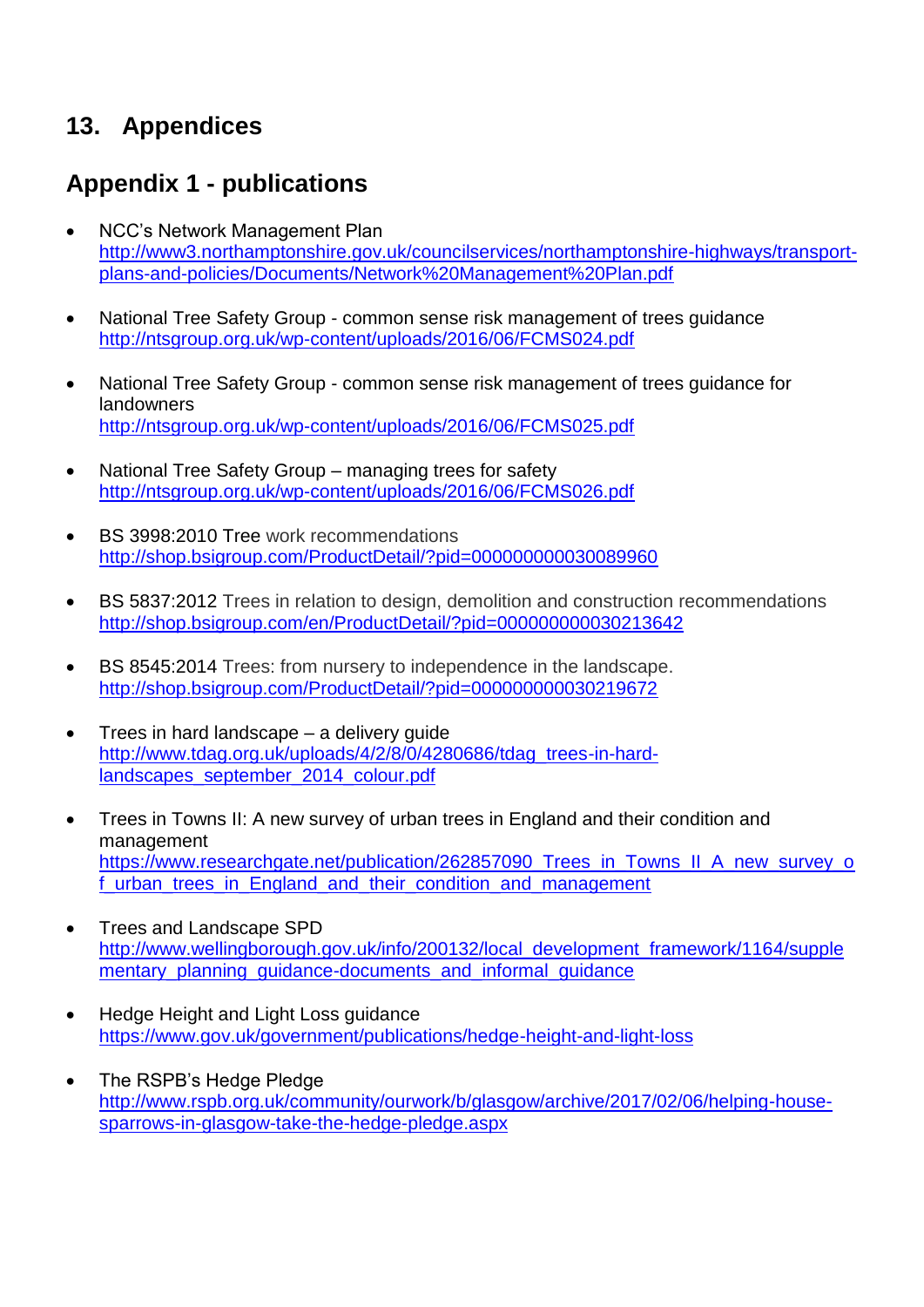The Woodland Trust – free planting for school and communities https://www.woodlandtrust.org.uk/plant-trees/freetrees/?utm\_source=%2ffreetrees&utm\_medium=furl